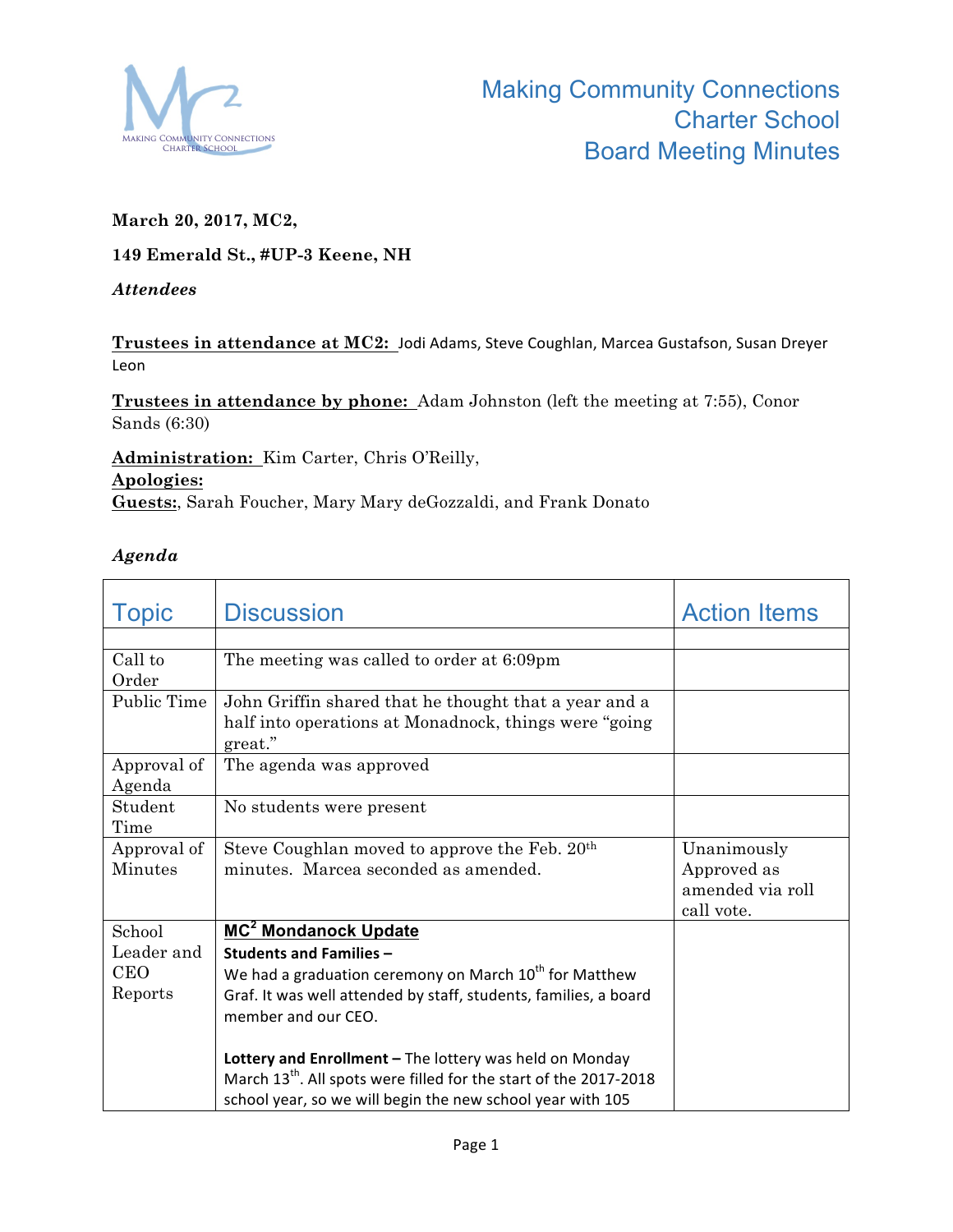

| students. We also have 4 students who are currently on the           |  |
|----------------------------------------------------------------------|--|
| wait-list and 6 applications that are in process.                    |  |
| We will begin the Spring quarter with 90 students.                   |  |
|                                                                      |  |
| <b>Internships</b> - We currently have 28 students (32%) placed at   |  |
| internships and Jason continues to bring new community               |  |
| partners on board.                                                   |  |
|                                                                      |  |
|                                                                      |  |
| Staff - New staff - Crystal Stillman is our new world language       |  |
| teacher and Sarah LeClair is our new ELA teacher. We currently       |  |
| have 1 admin assistant, 4 tutors/paras, 4 teachers/advisors, 1       |  |
| school leader, 1 internship coordinator/advisor and 1 PT (.25)       |  |
| IT support staff.                                                    |  |
|                                                                      |  |
| Special Ed. and Section 504 - We currently have 22 students          |  |
| with IEPs (24%) and 11 students with Section 504 Plans (12%).        |  |
|                                                                      |  |
| <b>Committees - Fundraising and Site Council committees met on</b>   |  |
| Wednesday at 5:30 and 6:00 pm respectively on Wednesday              |  |
| 3/8, and the wellness committee met on Friday 3/1. We will           |  |
| make meeting notes available to the board via Dropbox soon.          |  |
|                                                                      |  |
| Upcoming Events - Education Reimagined - Pioneer Lab -               |  |
| Chris, Elizabeth and 2 students (Tori Fiori and Sabrina Gatlin)      |  |
| will be joining Kim, Conor and Gerard at the Pioneer Lab in          |  |
| Houston $3/22 - 3/24$ .                                              |  |
|                                                                      |  |
| Mentor Dinner at Keene State College on May 25 <sup>th</sup> 6-8 pm. |  |
|                                                                      |  |
| Discussion: We talked about whether there might be a need            |  |
| to hire a case manager specifically to manage IEP's and we           |  |
| discussed the complexities of working with 13 different              |  |
| sending districts who are responsible for the case management        |  |
| for their students and we talked about how we have some              |  |
|                                                                      |  |
| students who need more than just para services. Chris is             |  |
| reviewing the IEP's to see if we have enough students who            |  |
| need special educators services. As student needs are                |  |
| identified, we can look to hire someone who would then bill          |  |
| the districts for their time. Kim also shared that we are having     |  |
| some difficulties getting districts to agree that our summer         |  |
| quarter is not extended services, but part of our regular            |  |
| calendar. Going forward, we need to insure that districts            |  |
| understand we have a year round calendar during the                  |  |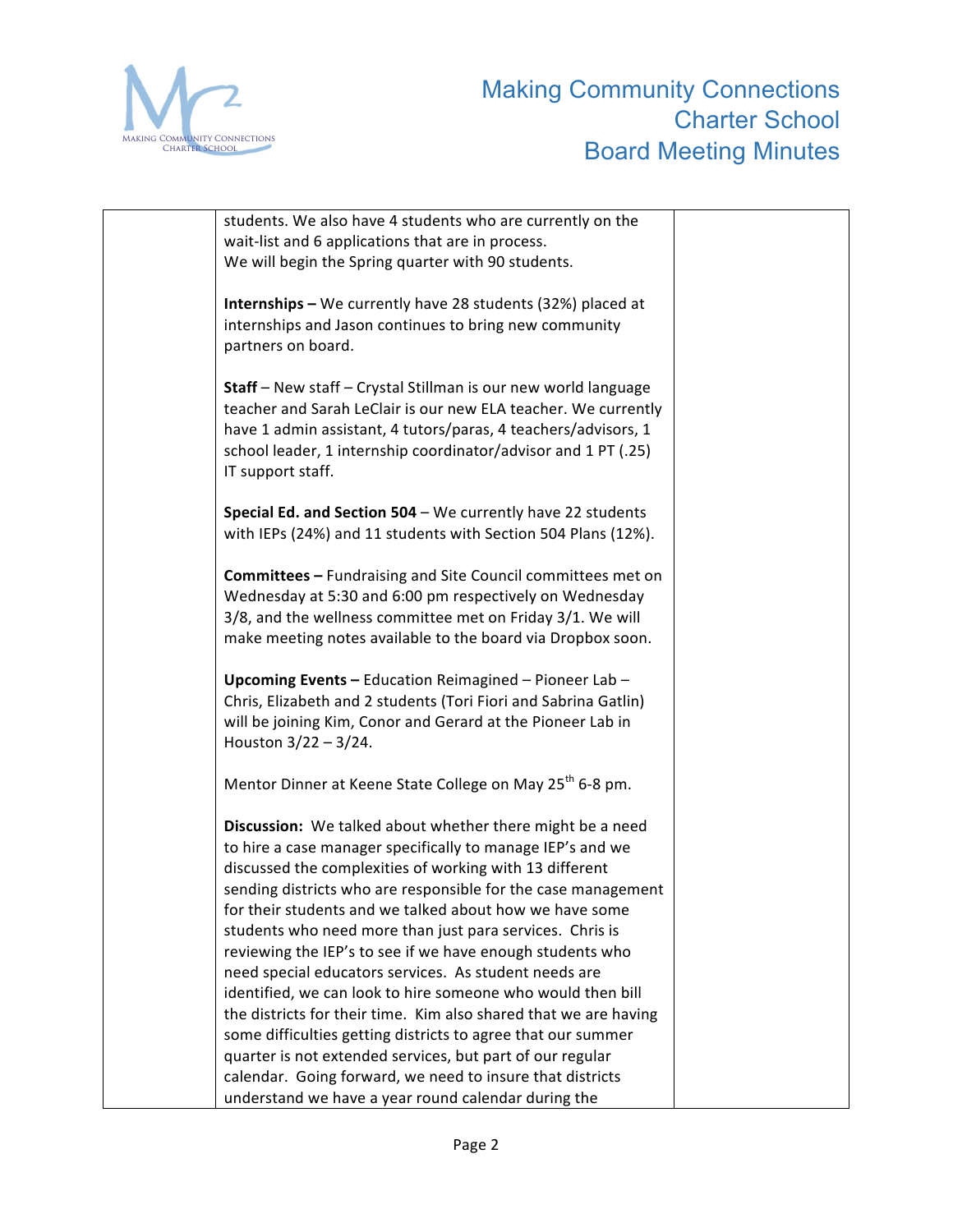

| admissions process so that we get their agreement up front.  |  |
|--------------------------------------------------------------|--|
| Chris also shared that he will be at the southwest special   |  |
| educators coordinators meeting to try to get everyone on     |  |
| board with understanding the schedule.                       |  |
|                                                              |  |
| For more details see reports attached.                       |  |
|                                                              |  |
| <b>Manchester, Update</b>                                    |  |
| <b>Enrollment</b> – As of 3/17/17 we currently have 79       |  |
| students enrolled. Additional students anticipated for start |  |
| of Spring Quarter (4/10) - 6                                 |  |
|                                                              |  |
|                                                              |  |
| 3/17/17 enrollment demographics: 40 are Free/Reduced         |  |
| lunch $(51%)$                                                |  |
|                                                              |  |
| Middle School Enrollment - 31 Spring Quarter (April 10)      |  |
| new students: 2                                              |  |
|                                                              |  |
| High School Enrollment - 48 Spring Quarter (April 10)        |  |
| new students: 4                                              |  |
|                                                              |  |
| 1 Graduate!                                                  |  |
|                                                              |  |
| 1 HISET pass; 3 students withdrew to HISET; 1 to home        |  |
| school (out of state)                                        |  |
|                                                              |  |
| <b>Special Education:</b>                                    |  |
| We have 19 students from Manchester, 6 from out of           |  |
| Manchester with IEPs, for a total of 25 students with IEPs.  |  |
| (32%) 5 additional students are in the evaluation process,   |  |
|                                                              |  |
| which would bring the total to 30 (38%)                      |  |
| We have 8 students with 504 plans. (10%)                     |  |
| 7 students are on child find (exited from services - 9%)     |  |
|                                                              |  |
| <b>Student Successes:</b>                                    |  |
| Indira completed her Graduation Gateway on 3/16/17. Her      |  |
| Graduation Ceremony will be April 14th at 6pm.               |  |
| Program:                                                     |  |
| We have a small but hopefully growing team signing up        |  |
| for the Merrimack Valley SCORE Business Concept              |  |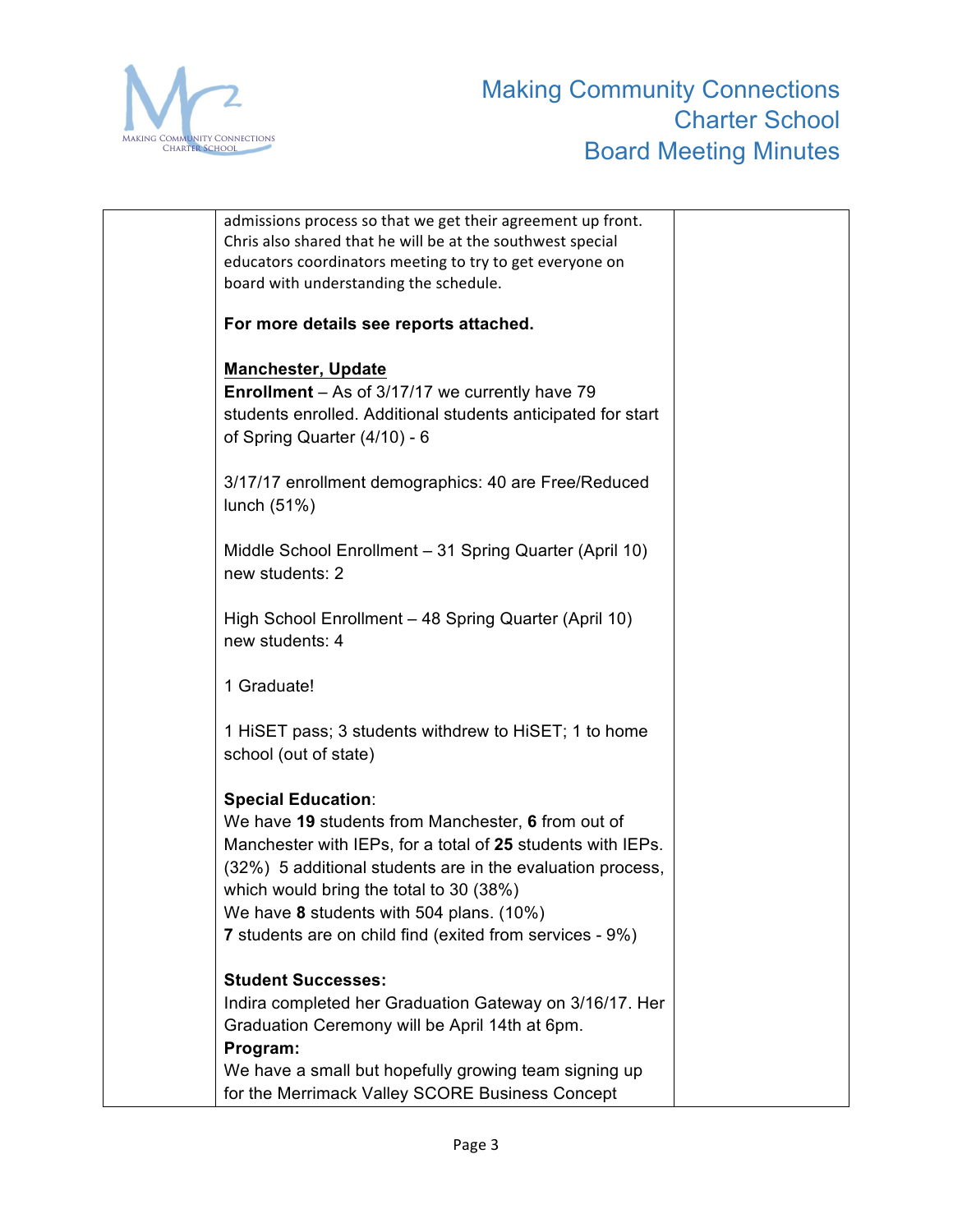

| Competition. (Thank you, Steve, for the alert!)                                                                                                                                                                                                                                                                                                   |  |
|---------------------------------------------------------------------------------------------------------------------------------------------------------------------------------------------------------------------------------------------------------------------------------------------------------------------------------------------------|--|
| Staffing:<br>We've had a number of applicants visit, for positions of<br>special education, math teacher, and paraprofessionals.<br>We've hired one paraprofessional and have made an offer<br>to a math teacher, whose reflection is shared below:                                                                                               |  |
| We are still looking for an Administrative Assistant.                                                                                                                                                                                                                                                                                             |  |
| <b>Leadership</b> – Have planned for a Leadership Retreat<br>during the upcoming Ed Reimagined lab in Houston<br>during March break.                                                                                                                                                                                                              |  |
| Discussion: We had some additional discussion about the<br>HiSet tests and how we help students to make that choice<br>and or prepare for the exam.                                                                                                                                                                                               |  |
| <b>CEO Update</b>                                                                                                                                                                                                                                                                                                                                 |  |
| Virtues Project training - Staff from both campuses are<br>currently engaged in a two-day training with Dara Feldman in<br>preparation for implementing the Virtues Project and building<br>MC <sup>2</sup> capacity for restorative practices.                                                                                                   |  |
| <b>Charter Renewal Process - The NH DOE charter renewal</b><br>visitation team will be at MC <sup>2</sup> Manchester on May 1. The<br>schedule for the visit needs to include a meeting with board<br>members.                                                                                                                                    |  |
| If anyone would like to help contact interested parties for<br>input and feedback and/or assist with gathering data about<br>relevant metrics (beyond testing), I would welcome the help.                                                                                                                                                         |  |
| Title I Onsite Administrative Review - Kathryn "Joey"<br>Nichols, Title I Program Manager for MC <sup>2</sup> Manchester, will<br>conduct her onsite review on April 18th. MC <sup>2</sup> Manchester will<br>be applying for Schoolwide Title I status (versus Targeted<br>Support) due to the percentage of free and reduced lunch<br>students. |  |
| <b>Important School-based Committees: Each campus is</b><br>required to have a Wellness Committee and a Joint Loss                                                                                                                                                                                                                                |  |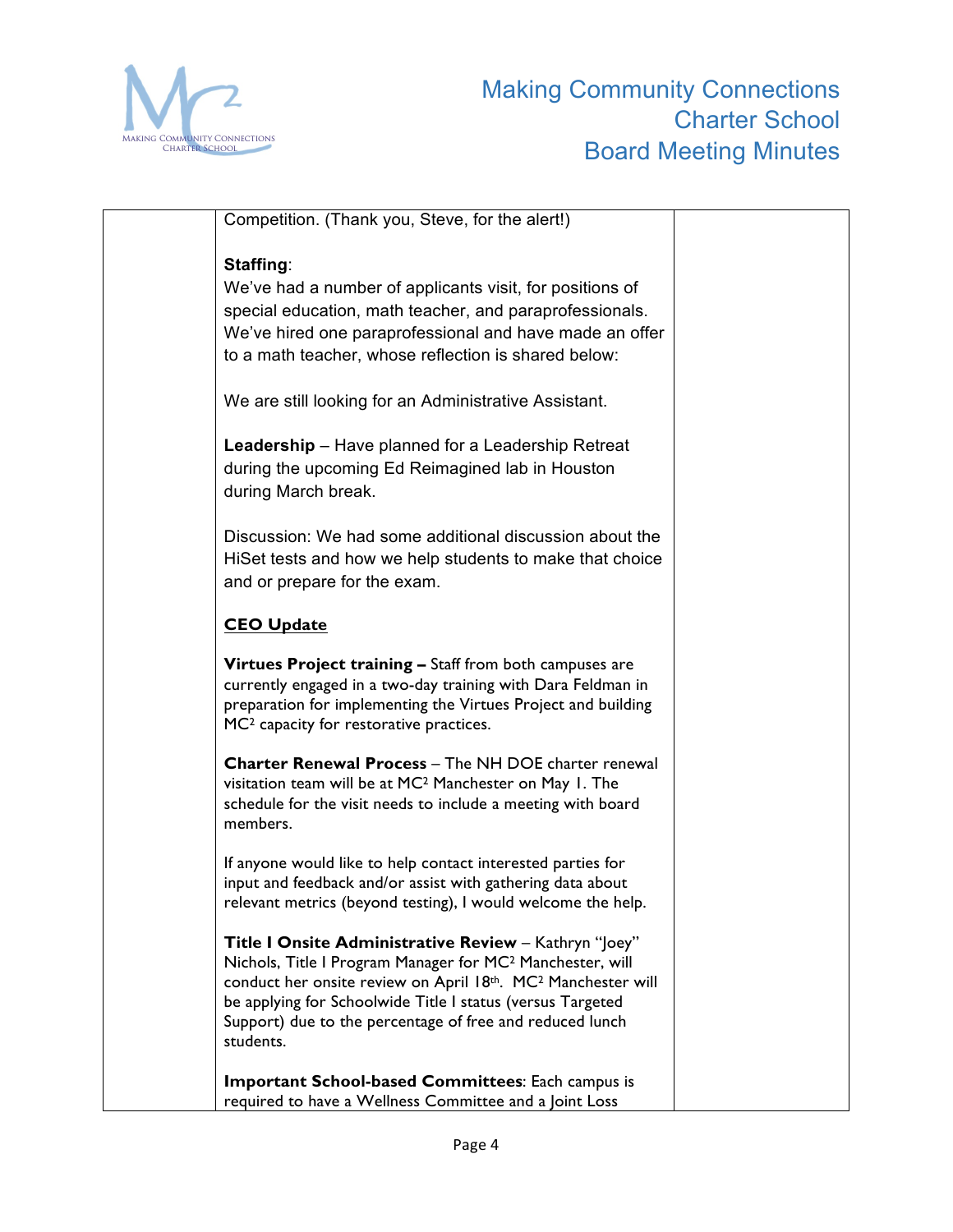

Management Committee. At this point in time only Monadnock has an active Wellness Committee. **Manchester Facilities** – Last update was a week or so ago. The purchase of the UL building is in process. The investor buying the building wants us in there and will keep the numbers we submitted the same "but the language may change." **Ashoka Changemaker Summit** – MC2 Manchester and MC2 Monadnock are receiving \$700 in ChangemakerEd Amplification Fund grant funding: \$500 to participate in the Amplifying Voice and Storytelling project and \$200 to participate in the Parenting Changemakers project. We will be participating with other Ashoka Changemaker Schools\* from around the country. **MC2 Website Redesign** – Chris and Elizabeth are working with AndiSites to redesign the MC2 website. Thank you to MC2 Board members who responded to the design survey. If you have additional thoughts regarding the website now is a good time to share them! **Education Reimagined** – **Pioneer Lab, Houston** – Kim, Chris, Elizabeth, Conor, Gerard, and two MC2 Monadnock students are off to the Education Reimagined Pioneer Lab meeting in Houston in March. We will be sharing work we have been doing as part of a national inquiry team looking at learner agency and ownership. **Police Department MOUs** – We have a signed MOU with the Keene Police Department. We are still waiting to hear back from Manchester Police Department's legal review. These legally required MOUs address reporting and collaboration agreements. **Visitors** Hechinger Report Opinion Editor Jennifer Shaw spent three days between the two campuses, observing and interviewing staff and students. Before she left she shared that she published about  $3,000$  OpEds every year, with  $2 - 3$  of them being selected for follow up stories. MC2 is one of this year's selections for a follow-up story (based on my OpEd Under the Hood of Personalized Learning. After her visit, she emailed to say "It was a transformational experience for me and I'm so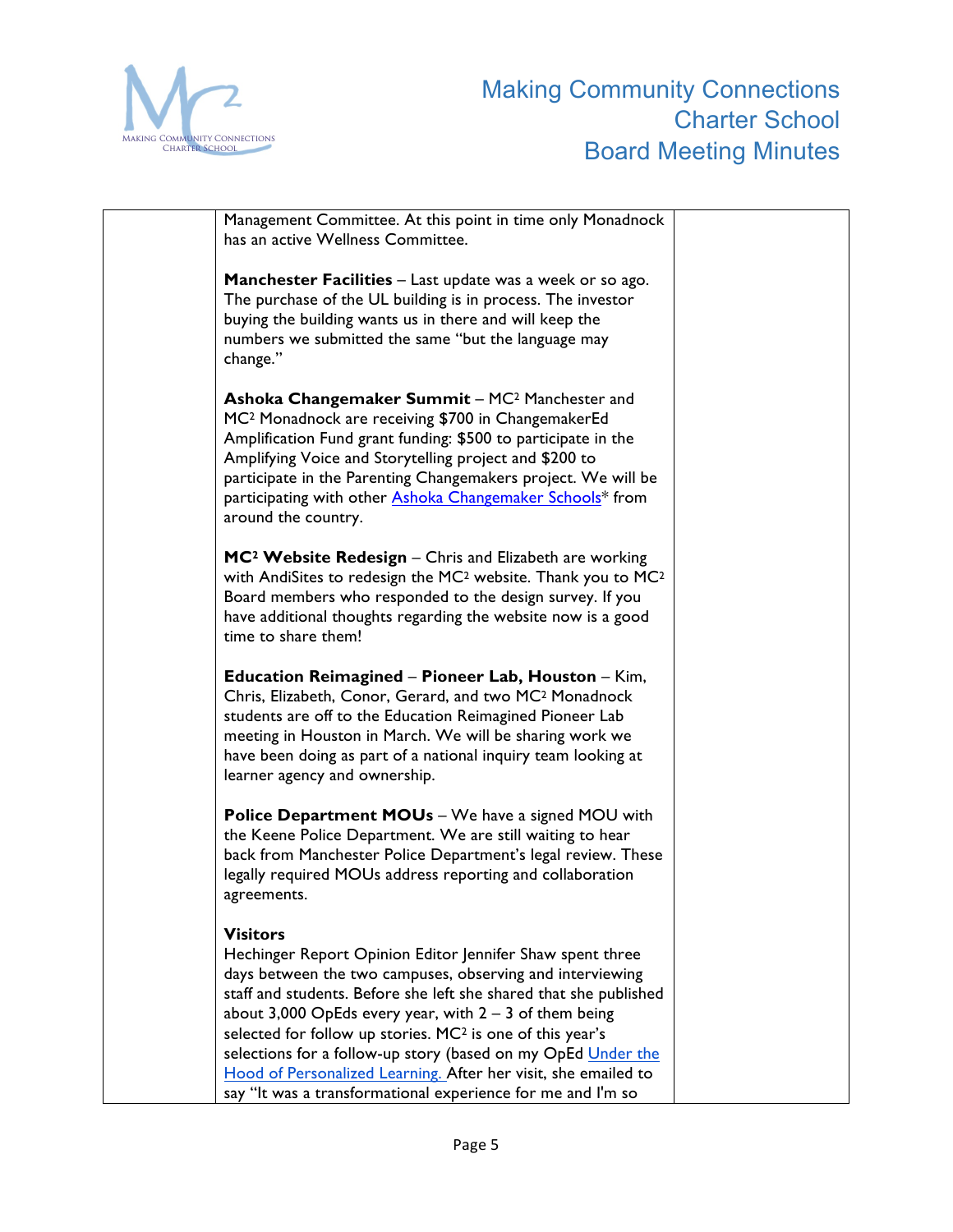

|                               | glad I got to spend so the time there." I'll let the board know<br>when her article is published.                                                                                                                                                                  |                                                |
|-------------------------------|--------------------------------------------------------------------------------------------------------------------------------------------------------------------------------------------------------------------------------------------------------------------|------------------------------------------------|
|                               | Dr. Eric Toshalis, Reseach Director for the Student-Centered<br>Learning Research Collaborative and author of Understanding<br>Youth and Make Me! Undersatnding and Engaging Student<br>Resistance at School will be visiting MC <sup>2</sup> Manchester May 12th. |                                                |
| Financial<br>Report           | The Board Reviewed the Financial Report and agreed<br>that things look good.                                                                                                                                                                                       |                                                |
| Old<br><b>Business</b>        | None                                                                                                                                                                                                                                                               |                                                |
| <b>New</b><br><b>Business</b> | a. Trustee Nominations<br>1. John Griffin<br>Steve nominated John Griffin to join the board of trustees.<br>Adam seconded. Discussion: John has attended two board<br>meetings and met with the governance committee. We<br>discussed his nomination.              | Unanimously<br>approved by a roll<br>call vote |
|                               | b. 2017-18 School Calendar<br>We had extensive discussion of the new calendar. Steve<br>moves to approve the proposed 2017-2018 calendar. Marcea<br>seconded.                                                                                                      | Unanimously<br>approved by a roll<br>call vote |
|                               | c. Conflict of Interest statements were updated<br>d. Steve moved that we retain Kim as part time school<br>leader at the Manchester site until June 30 <sup>th</sup> at the same salary<br>rate. Marcea seconded.                                                 | Unanimously<br>approved by a roll<br>call vote |
| Policies                      | Policy<br>Steve moved that the board accept policy $EF - MC^2$ Food<br>Service Management as amended. Susan second.                                                                                                                                                | Unanimously<br>approved by a roll<br>call vote |
| Committees                    | Academic excellence<br>The committee wants to look at the parent surveys,<br>which need to be aggregated. Jodi brought up a<br>question from Mill River about whether Academic<br>Excellence should be a board committee as opposed to a<br>leadership team area.  |                                                |